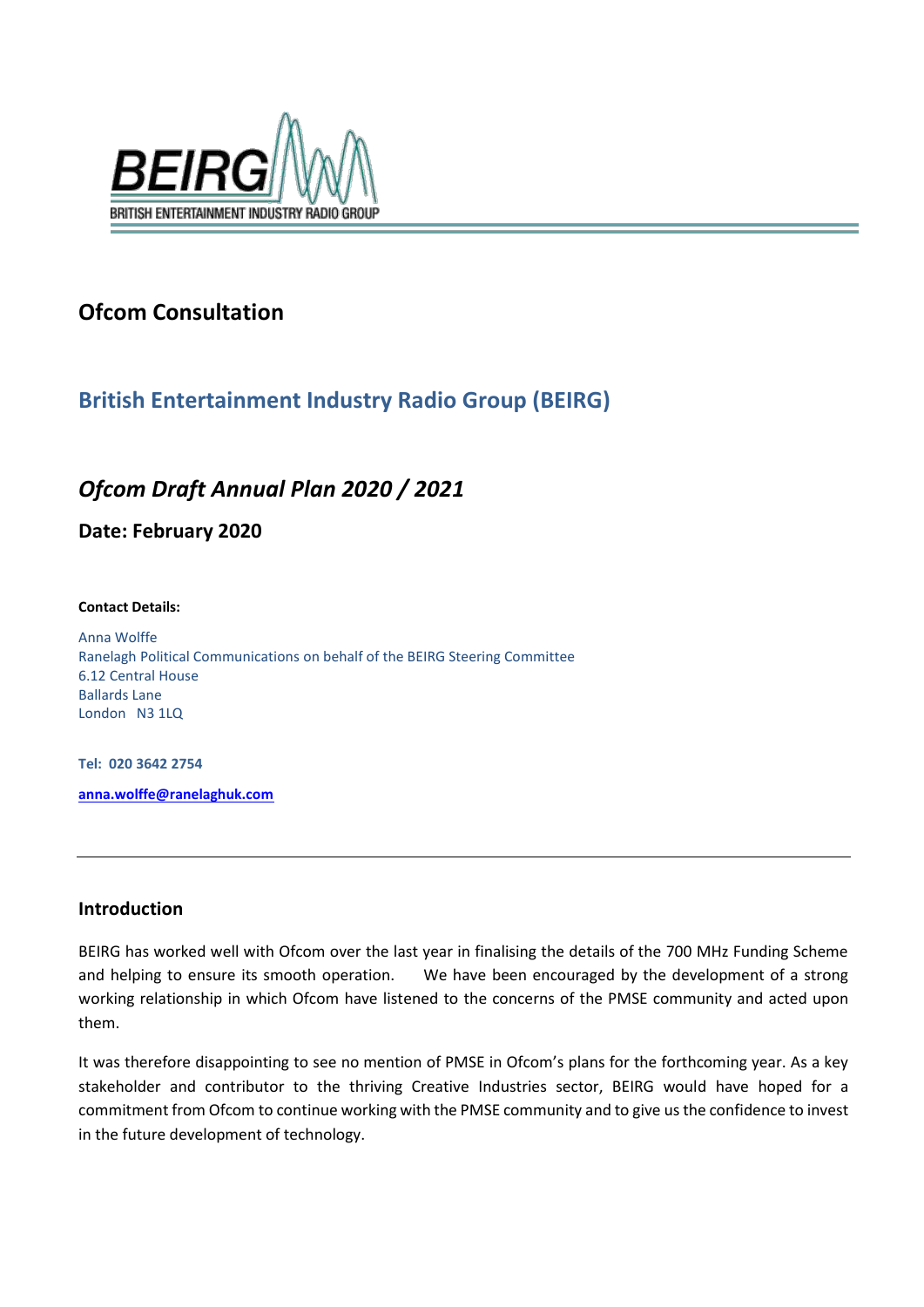### **Security of tenure**

BEIRG is grateful to Ofcom for identifying and opening up the 961-1015 MHz, 1045-1075 MHz, and 1105-1154 MHz bands of spectrum for PMSE sharing. However, the bands remain a UK-only solution, limiting their attractiveness to manufacturers and limiting the quantity and range of equipment that may be available for use in the bands.

However, the clearance of both the 800MHz and 700MHz bands has already caused significant disruption to the sector and despite Government financial support, has negatively impacted the industry over the last 10 years. The industry practices have become even more spectrally efficient and technological developments have helped that too BUT ensuring the sector has reasonable, protected access to sufficient quantity and quality of spectrum is of paramount importance, not only to the affected companies but to the entertainment industry and UK economy as a whole. Therefore, the PMSE sector is looking for some security of tenure and reassurance that this is not to be a 5-7 yearly cycle. We are concerned that there will be another clearance program, either of 500MHz or of the wider UHF band as more programme delivery becomes IP or satellite based. The upheaval for those who provide content and support our creative industries cannot be over-stated and another move would have a highly damaging impact on the PMSE community.

#### **Conclusion**

The PMSE sector faced a damaging loss of spectrum access as a result of the 700 MHz spectrum clearance, but has responded to the challenge to use the new allocation of spectrum as efficiently as possible, and have worked with Ofcom at all stages of the clearance programme.

However, it is crucially important that PMSE, once through the process of moving from 700 MHz and the associated disruption are given re-assurances by Ofcom that their new 'home' will remain as such for a considerable period of time.

### **British Entertainment Industry Radio Group**

The British Entertainment Industry Radio Group (BEIRG) is an independent, not-for-profit organisation that works for the benefit of all those who produce, distribute and ultimately consume content made using radio spectrum in the UK. Venues and productions that depend on radio spectrum include TV, film, sport, theatre, churches, schools, live music, newsgathering, political and corporate events, and many others. BEIRG campaigns for the maintenance of 'Programme Making and Special Events' (PMSE) access to sufficient quantity of interference-free spectrum for use by wireless production tools such as wireless microphones and wireless inear monitor (IEM) systems.

As well as being vital in producing live content, wireless audio PMSE technologies play a key role in helping to improve security and safety levels within the entertainment industry and other sectors. Their benefits include improving the management of electrical safety, the reduction of noise levels, the development of safety in communications and reducing trip hazards as well as providing an essential tool for the security orientated services. Wireless equipment and the spectrum it operates in are now crucial to the British entertainment industry.